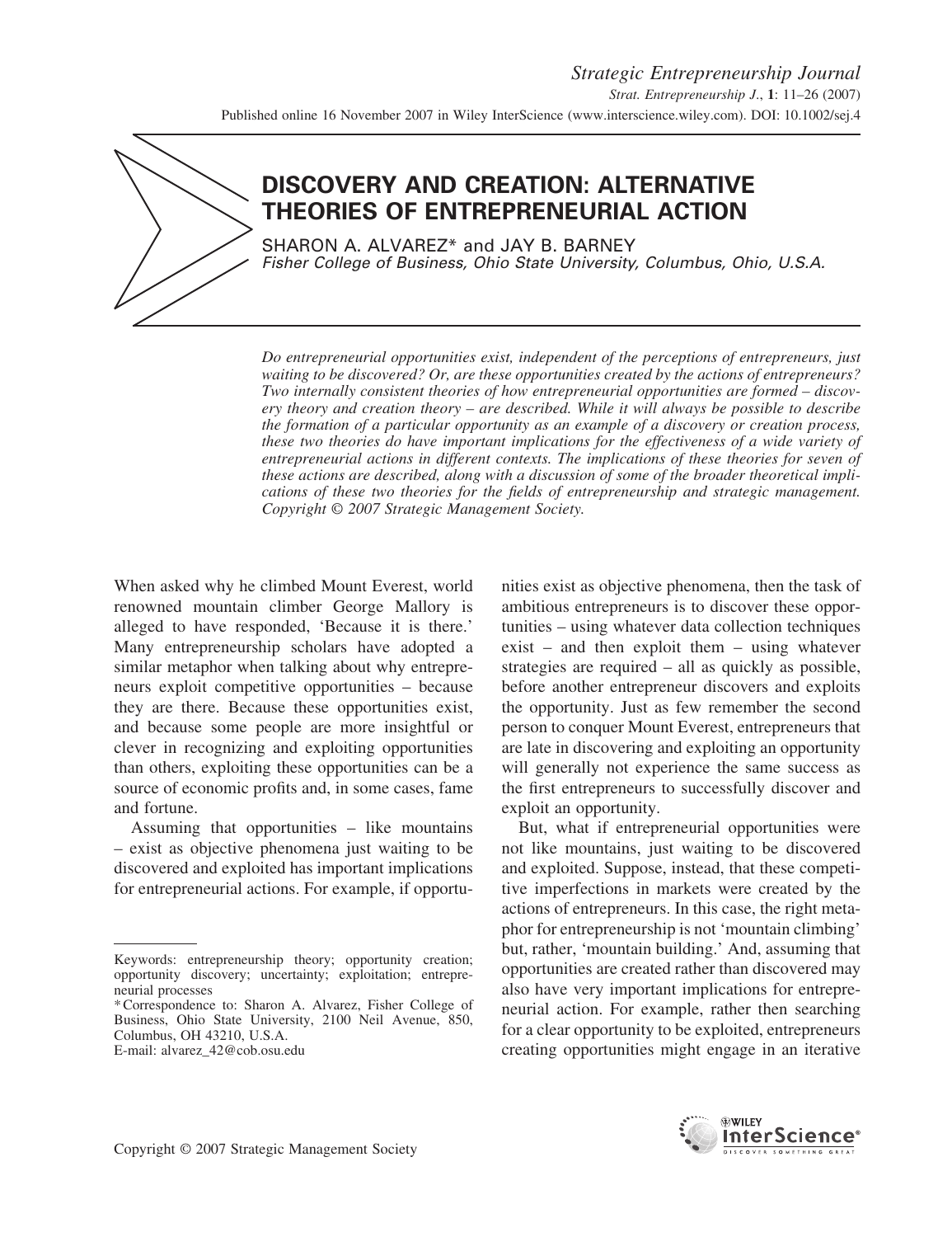learning process that ultimately could lead to the formation of an opportunity. In the former case, entrepreneurs would spend a great deal of time and energy developing a single, comprehensive and complete, business plan. In the latter case, entrepreneurs may find that business plans can only be written after an opportunity has been created, and that rigorous planning too early in this process can be, at best, a waste of resources, and at worst, fundamentally misleading – to both entrepreneurs and those that invest in them.

The purposes of this paper are, first, to describe the theories of entrepreneurship that underlie these two metaphors – mountain climbing and mountain building – and second, to understand the implications for the actions of entrepreneurs associated with these theories. The paper begins by examining the kinds of assumptions that all teleological theories of human action, including teleological theories of entrepreneurial action, must make. These assumptions are then used as a basis for describing a 'discovery' mountain climbing approach to entrepreneurship, and then describe the 'creation' of mountain building approach to entrepreneurship. Each of these theories, it will be shown, are internally consistent. Also, it will always be possible after an opportunity is formed to describe the actions of a particular entrepreneur in both 'discovery' and 'creation' terms. Thus, debates about whether an opportunity is a 'discovery' or 'creation' opportunity, by themselves, are without empirical content. However, these theories do have empirical content when entrepreneurs act based on one theory or the other. Thus, after describing these two theories, much of the paper focuses on the implications that they each have for the effectiveness of a variety of entrepreneurial actions in different settings.

## **TELEOLOGICAL THEORIES OF ENTREPRENEURIAL ACTION**

Teleological theories of human action explain human behavior in terms of the impact of that behavior on the ability of individuals to accomplish their purposes. In general, these theories assert that behavior that facilitates the accomplishment of one's purposes is more likely to occur than behavior that does not facilitate the accomplishment of one's purposes (Parsons and Shils, 1962). Examples of teleological theories in the social sciences include motivation theory in psychology (Herzberg, 1976; Maslow, 1943), functional theory in anthropology (Lesser, 1935), and institutional theory in sociology (DiMaggio and Powell, 1983; Scott, 2001).

As a matter of logic, all teleological theories of human action must make three critical assumptions: (1) assumptions about the nature of human objectives, (2) assumptions about the nature of individuals, and (3) assumptions about the nature of the decision making context within which individuals operate (Bergmann, 1957; Nagal, 1961; Parsons, 1951; Parsons and Shils, 1962). When different teleological theories generate different predictions about the same human actions, these different predictions usually turn on one or more differences in these three critical assumptions (Parsons and Shils, 1962). For this reason, these three assumptions are an effective basis upon which to compare and contrast different teleological theories of human action.

Both of the theories identified in this paper – discovery theory and creation theory – are examples of teleological theory and thus have much in common.<sup>1</sup> For example, they both seek to explain the same dependent variable – actions that entrepreneurs take to form and exploit opportunities. In this context, entrepreneurial action is defined as any activity entrepreneurs might take to form and exploit opportunities (Shane, 2003: 4; Shane and Venkataraman, 2000: 211). Moreover, as teleological theories, both discovery and creation seek to explain these entrepreneurial actions in terms of their impact on the ability of entrepreneurs to form and exploit opportunities.

However, while discovery and creation theory have much in common, they often generate different predictions about when specific entrepreneurial actions will be more or less effective in enabling entrepreneurs to form opportunities. As was suggested earlier, when different teleological theories generate different predictions about the same human actions – in this case, entrepreneurial actions – these different predictions usually turn on one or more differences in the three critical assumptions that all teleological theories must make. Thus, these three assumptions are used as a basis for comparing and

<sup>&</sup>lt;sup>1</sup>While discovery and creation theory are both teleological theories, not all theories of entrepreneurial action must be teleological. For example, an evolutionary theory of entrepreneurial action could be developed that does not depend on entrepreneurs engaging in actions in an effort to produce new products or services. Examples of these kinds of models can be found in Nelson and Winter (1982) and Hannan and Freeman (1977).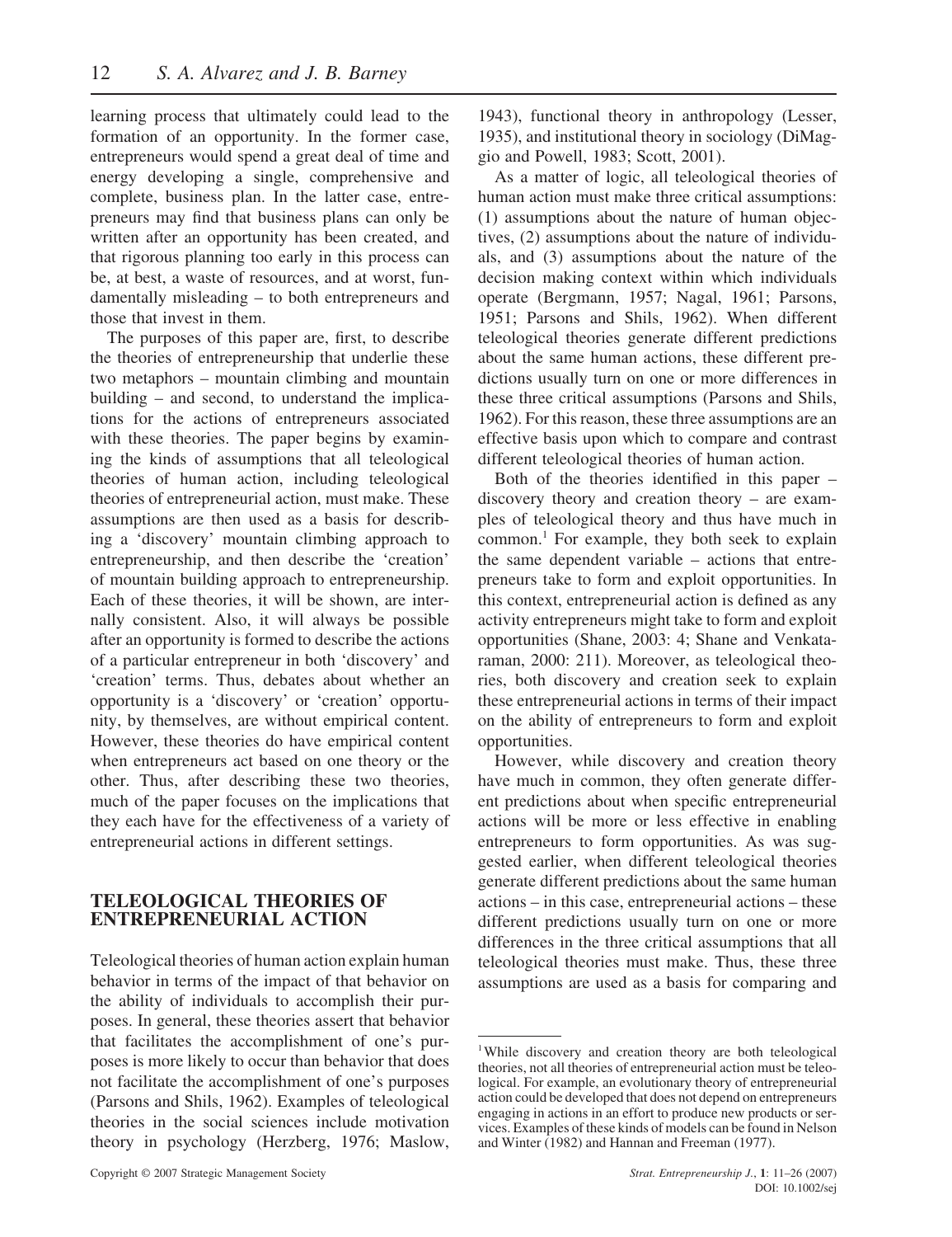|                                   | Discovery Theory                                                                       | Creation Theory                                                                                            |
|-----------------------------------|----------------------------------------------------------------------------------------|------------------------------------------------------------------------------------------------------------|
| Nature of Opportunities           | Opportunities exist, independent<br>of entrepreneurs. Applies a realist<br>philosophy. | Opportunities do not exist independent<br>of entrepreneurs. Applies an<br>evolutionary realist philosophy. |
| Nature of Entrepreneurs           | Differ in some important ways from<br>nonentrepreneurs, ex ante.                       | May or may not differ from<br>nonentrepreneurs, ex ante. Differences<br>may emerge, ex post.               |
| Nature of Decision Making Context | Risky                                                                                  | Uncertain                                                                                                  |

Table 1. Central assumptions of discovery and creation theories of entrepreneurial action

contrasting discovery and creation theory in the remainder of this paper.

## **DISCOVERY THEORY**

Of the two theories discussed in this paper, discovery theory has received much more attention in the literature (Gaglio and Katz, 2001; Shane, 2003; Venkataraman, 2003). The three critical assumptions of discovery theory as presented in this literature are summarized in Table 1.

#### **Discovery objectives**

As suggested earlier, both discovery theory and creation theory assume that the goal of entrepreneurs is to form and exploit opportunities (Shane and Venkatraman, 2000: 211; Shane, 2003: 4). Both theories also recognize that opportunities exist when competitive imperfections exist in a market or industry. However, these two theories differ in their analysis of the origin of these competitive imperfections. In discovery theory, competitive imperfections are assumed to arise exogenously, from changes in technology, consumer preferences, or some other attributes of the context within which an industry or market exists (Kirzner, 1973: 10).<sup>2</sup> In his review of this literature, Shane (2003: 23) cites technological changes, political and regulatory changes, and social and demographic changes as examples of the kinds of events that can disrupt the competitive equilib-

<sup>2</sup>There is another type of opportunity called opportunity recognition that is not discussed in this paper. According to Miller (this issue), opportunity recognition can be thought of as a form of arbitrage where an entrepreneur recognizes an existing unmet demand and matches it with a known product.

rium that exists in a market or industry, thereby forming opportunities.

This emphasis on exogenous shocks forming opportunities has several important implications for discovery theory. For example, this emphasis suggests that discovery theory is based on realist assumptions in the philosophy of science – that opportunities, like mountains, exist as real and objective phenomena, independent of the actions or perceptions of entrepreneurs, just waiting to be discovered and exploited (McKelvey, 1999). Just as Mount Everest existed before George Mallory climbed it, that discovery opportunities are yet to be observed does not deny the reality of their existence. However, it is entrepreneurs who bring 'agency to opportunity' (Shane, 2003: 7) by exploiting them.

Also, this emphasis on exogenous shocks forming opportunities suggests that discovery theory is predominantly about search – systematically scanning the environment to discover opportunities to produce new products or services. In this search process, entrepreneurs must consider both its direction and duration, and must also guard against confusing local search – where modest opportunities to produce new products or services exist – with more global search – where much more substantial opportunities exist (Levinthal, 1997).

#### **Discovery entrepreneurs**

The assumption made by discovery theory concerning the nature of entrepreneurs follows directly from its assumption about the nature of opportunities. Since opportunities are created by exogenous shocks to an industry or market and since these opportunities are objective and thus, in principle, observable, then everyone associated with that industry or market should be aware of the opportunities a shock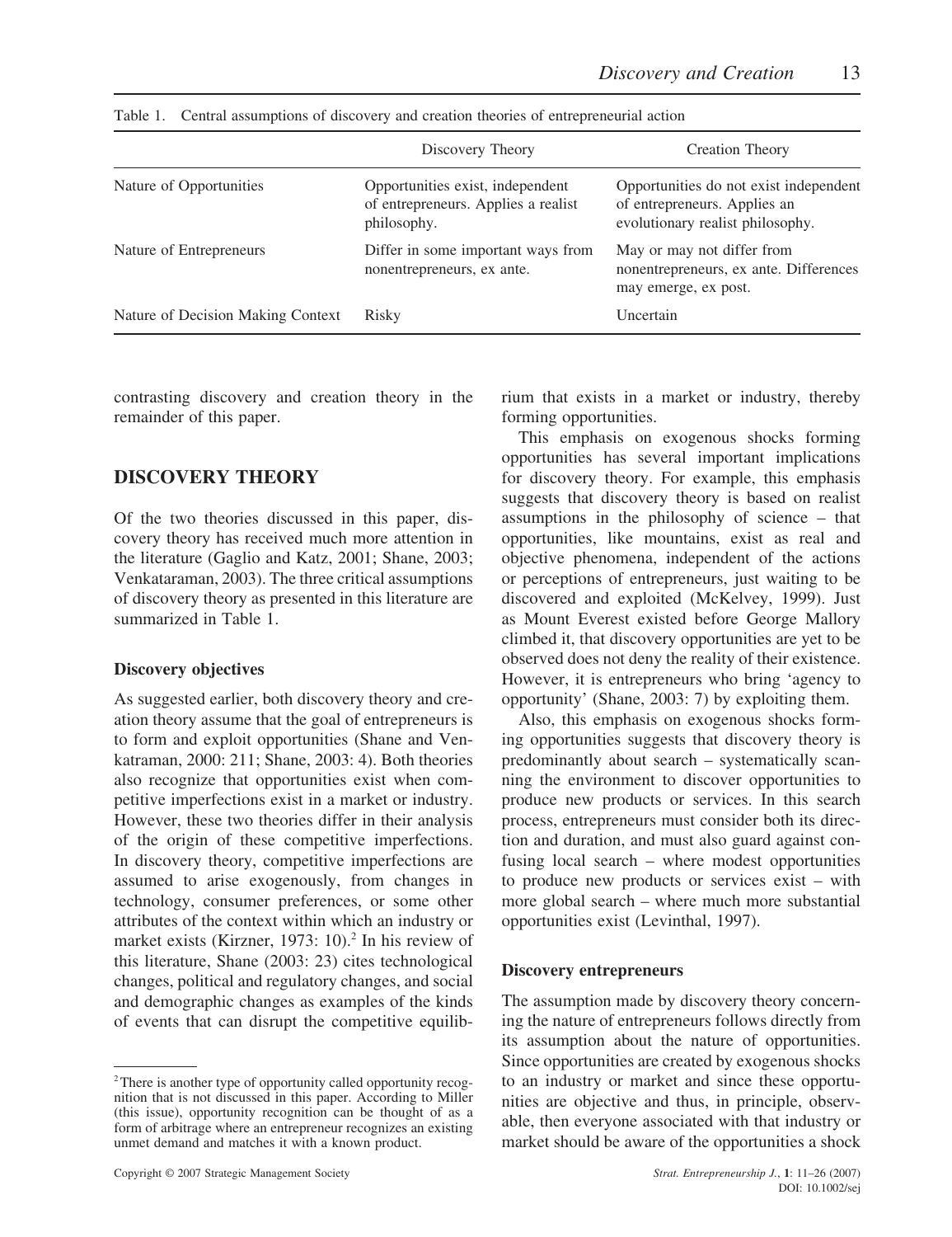has created. Of course, if everyone associated with an industry or market knew about the opportunities created by a shock, and were all sufficiently skilled to exploit these opportunities, then they could all try to exploit them.

In a setting where everyone could potentially become aware of and exploit an opportunity, it would be difficult for anyone to generate sufficient profits from actually producing new products or services (Barney, 1986; Schumpeter, 1939). Thus, in order to explain why entrepreneurs associated with an industry or market are willing and able to exploit opportunities while nonentrepreneurs are not, discovery theory must necessarily assume that entrepreneurs who discover opportunities are significantly different from others in their ability to either see opportunities or, once they are seen, to exploit these opportunities (Kirzner, 1973; Shane, 2003).

Kirzner (1973: 67) summarizes the differences between entrepreneurs and nonentrepreneurs with the concept of 'alertness.' Many potential components of alertness have been identified in the literature, including information asymmetries, different risk preferences, and cognitive differences, among others (Shane, 2003). Any of these attributes, or any combination of these attributes, might lead some entrepreneurs associated with an industry or market to become aware of opportunities created by exogenous shocks, while others associated with that same industry or market may remain ignorant of these opportunities.

While empirical research on systematic differences between entrepreneurs and nonentrepreneurs has continued for well over two decades, the results of this work have been mixed, overall (Low and MacMillan, 1988; McClelland, 1961). In their extensive review of this literature, Busenitz and Barney (1997) conclude that the evidence about whether or not entrepreneurs are systematically different than nonentrepreneurs is not compelling with the exception of work on cognition. And even this cognitive work does not yet show whether cognitive differences exist before the entrepreneurs begin engaging in entrepreneurial actions or if these differences emerge as a result of the experiences of entrepreneurs while forming opportunities.

#### **Discovery decision making context**

Finally, the decision making context within which entrepreneurs choose to exploit an opportunity is assumed, by discovery theory, to be risky, rather

than uncertain. Currently, these terms are often used interchangeably in the entrepreneurship (Shane, 2003: 7) and strategic management (Balakrishnan and Wernerfelt, 1986; Wernerfelt and Karnani, 1987) literatures. However, for purposes of distinguishing between the assumptions of discovery theory and creation theory, these terms have distinct meanings (Knight,  $1921$ ).<sup>3</sup>

A decision making context is risky if, at the time a decision is being made, decision makers can collect enough information about a decision to anticipate possible outcomes associated with that decision, and the probability of each of those possible outcomes. A decision making context is uncertain if, at the time a decision is being made, decision makers cannot collect the information needed to anticipate either the possible outcomes associated with a decision nor the probability of those outcomes.<sup>4</sup>

The decision making context in discovery theory is risky because it assumes that opportunities are objective in nature. As objective phenomena, entrepreneurs can use a variety of data collection and analysis techniques to understand the possible outcomes associated with an opportunity, along with the probability of those outcomes. It may take some time and effort to complete these analyses, but, in principle, they can be done when an opportunity is objective in nature. It took many decades to discover the existence of Mount Everest, and still many additional decades to measure its height. But despite these challenges, there was never a question about whether or not, in principle, information about this mountain was collectable.

## **CREATION THEORY**

Creation theory is a logical theoretical alternative to discovery theory for explaining the actions that entrepreneurs take to form and exploit opportunities (Aldrich and Kenworthy, 1999; Aldrich and Ruef, 2006; Gartner, 1985; Venkataraman, 2003). Aspects

<sup>&</sup>lt;sup>3</sup>The decision making settings defined refer to objective properties of a particular decision making context, not to an entrepreneurs' beliefs about those contexts (Alvarez and Barney, 2005).

 $4A$  third decision making context – ambiguity – can also be identified (Dequech, 2003). This exists when the outcomes associated with a decision can be known at the time a decision is made, but the probability of these outcomes cannot be known. To simplify this discussion, ambiguity is treated as a special case of uncertainty in this paper.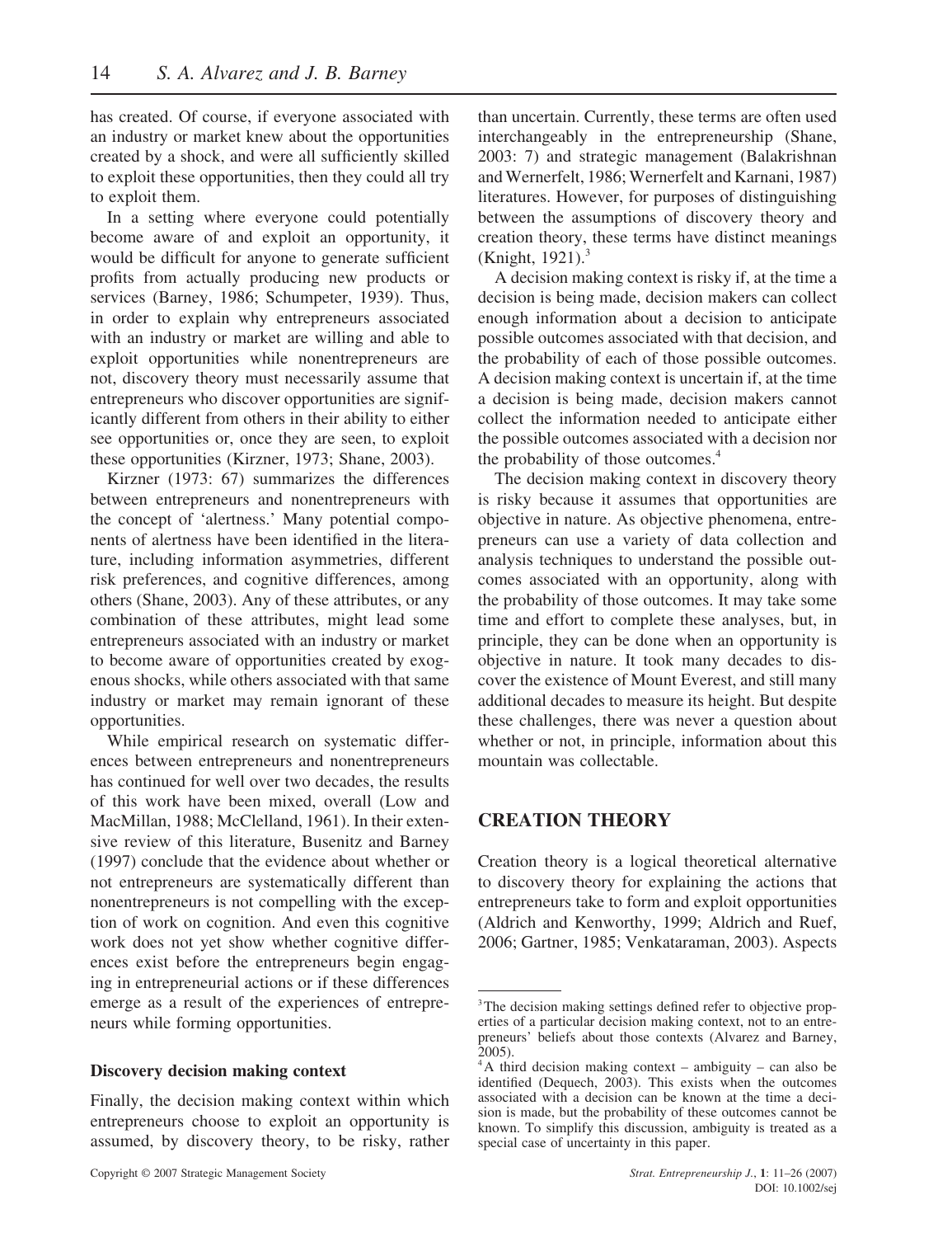of creation theory have been described by a variety of authors (Alvarez and Barney, 2005; Baker and Nelson, 2005; Casson, 1982; Gartner, 1985; Langlois and Cosgel, 1993; Loasby, 2002; Sarasvathy, 2001; Schumpeter, 1934). However, unlike discovery theory, creation theory has yet to be articulated as a single coherent theory in the literature. The central organizing assumptions of this theory are also summarized in Table 1.

## **Creation objectives**

In creation theory, opportunities are not assumed to be objective phenomena formed by exogenous shocks to an industry or market. Rather, they are created, endogenously, by the actions, reactions, and enactment of entrepreneurs exploring ways to produce new products or services (Baker and Nelson, 2005; Gartner, 1985; Sarasvathy, 2001; Weick, 1979). This endogenous view of opportunities has a variety of implications for creation theory.

In creation theory, opportunities do not necessarily evolve out of pre-existing industries or markets (Dosi, 1984, 1988; Etzioni, 1963). The term 'search' has little or no meaning in creation theory. 'Search' implies entrepreneurs attempting to discover opportunities – like mountains – that already exist. In creation theory, entrepreneurs do not search – for there are no mountains to find – they act, and observe how consumers and markets respond to their actions. While, ex post, after an opportunity has been exploited, it will always be possible to show how that opportunity evolved out of a prior industry or market, creation theory suggests that, ex ante, before an opportunity is created, its links with prior industries or markets are unknown. That is, creation theory suggests that the 'seeds' of opportunities to produce new products or services do not necessarily lie in previously existing industries or markets.

In creation theory, 'bringing agency to opportunities' is without meaning since opportunities do not exist independently of the actions taken by entrepreneurs to create them (Weick, 1979). In this view instead of being passive with respect to the formation of new opportunities, creation theory assumes that entrepreneur's actions are the essential source of these opportunities–they build the mountains. In this model, entrepreneurs do not wait for exogenous shocks to form opportunities and then provide agency to those opportunities, they act (Baker and Nelson, 2005; Bhide, 1999; Sarasvathy, 2001). And in acting, they form opportunities that could not have been known without the actions taken by these entrepreneurs.

Creation opportunities are social constructions that do not exist independent of entrepreneur's perceptions (Aldrich and Kenworthy, 1999; Berger and Luckmann, 1967). However when entrepreneurs act to exploit these socially constructed opportunities, they interact with an environment – the market – that tests the veracity of their perceptions. Of course, the market is, itself, a social construction, formed out of the perceptions and beliefs of numerous other individuals. This form of analysis suggests that creation theory is grounded in what has come to be known as the evolutionary realist perspective in the philosophy of science (Azevedo, 2002; Campbell, 1960; McKelvey, 1999).

This enactment process is consistent with evolutionary theories of entrepreneurial action (Aldrich and Ruef, 2006; Campbell, 1960; Weick, 1979). In both evolutionary theory and creation theory, a blind-variation – an action that emerges without any self-conscious planning or foresight – can begin a process of action and reaction that leads to the formation of opportunities (Aldrich and Kenworthy, 1999). Of course, in creation theory, actions need not be 'completely blind.' They may be deliberate or intelligent or even a random variation that starts the process. However, variations are likely to be quite myopic. The notion of blind-variation emphasizes changes in unforeseen and perhaps even unwanted ways (Campbell, 1960). Rarely will entrepreneurs be able to see 'the end from the beginning.' In this view there is no 'end' until the creation process has unfolded, i.e., opportunities cannot be understood until they exist, and they only exist after they are enacted in an iterative process of action and reaction (Berger and Luckmann, 1967; Weick, 1979). Blind or myopic variations in creation theory are the raw materials from which selection processes cull those that are most suitable (Aldrich and Ruef, 2006).

As they begin to take action to form opportunities, entrepreneur's beliefs, formed on the path the variations have taken them on, can become social constructs that guide subsequent actions of these entrepreneurs and others associated with an industry or market – including customers and suppliers (Berger and Luckmann, 1967; Weick, 1979). As entrepreneurs act upon their initial beliefs about opportunities and then observe the market responses, beliefs are transformed reflecting the acquisition and creation of knowledge and information (Arrow, 1974). Most frequently, entrepreneurs learn that their original beliefs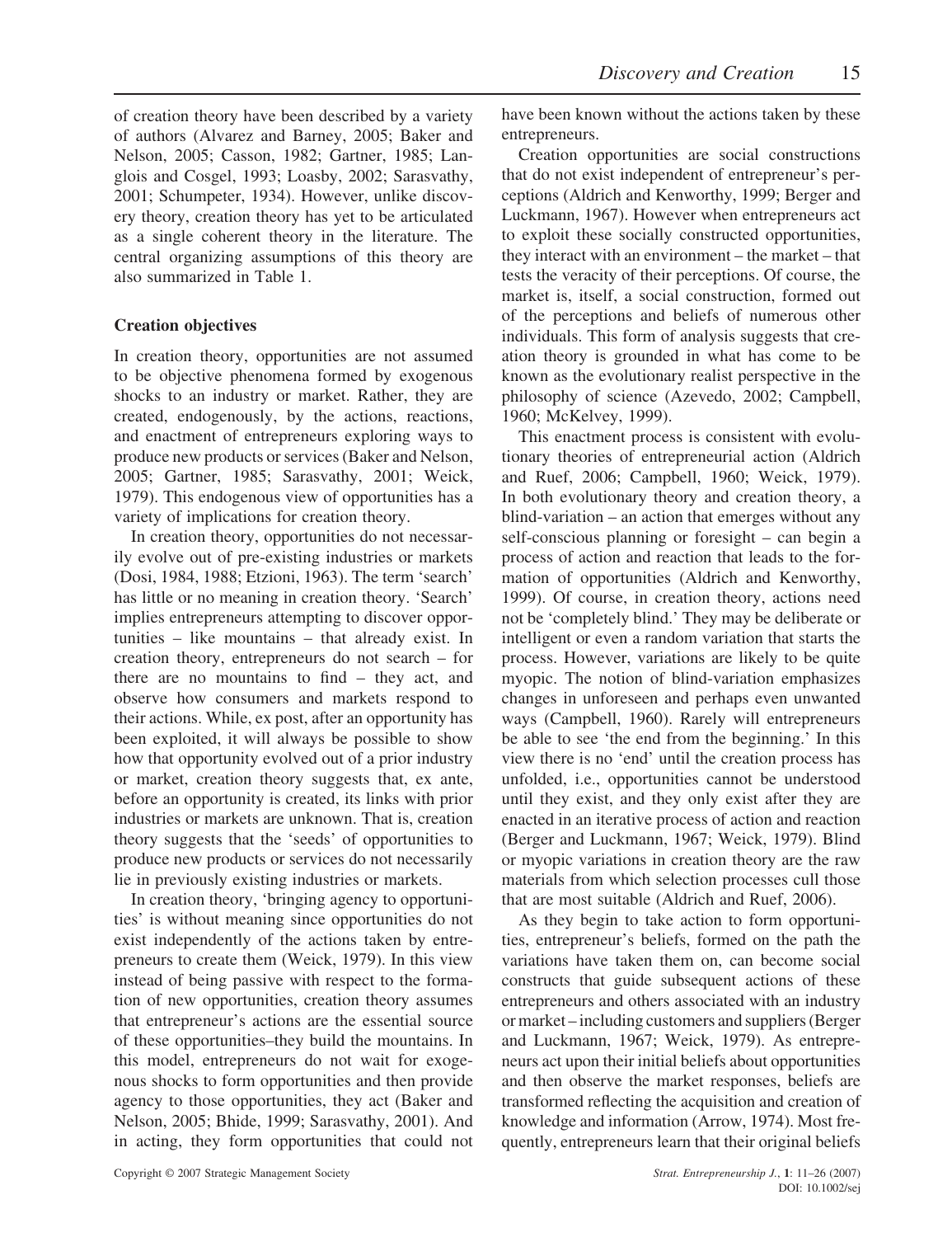about the nature and scope of what they thought were opportunities are not justified. These entrepreneurs are then forced to develop new beliefs about opportunities that build on what they learned (Choi, 1993). Often, entrepreneurs learn that these additional beliefs about an opportunity are also not justifiable, and are forced to rethink their beliefs. Indeed, after several iterative actions, evaluations, and reactions, entrepreneurs may even decide that they misinterpreted the results of previous actions and go back several sequences and start again or even abandon the entire process altogether (Cyert and March, 1963; March and Simon, 1958; Mosakowski, 1997).

This creation process is clearly path dependent, in that small differences in initial decisions and choices made by entrepreneurs can lead to large differences over time (Arthur, 1989). Path dependent processes also play an important role in other social science theories, including resource-based theory in strategic management (Barney, 1991; Dierickx and Cool, 1989). In a sense, these theories emphasize the importance of information and knowledge generated from the process of enacting an opportunity. As that process evolves differently for different entrepreneurs, the opportunities that result may be heterogeneous in costly-to-copy, and costly-to-reverse ways.

#### **Creation entrepreneurs**

A central assumption of discovery theory is that entrepreneurs who form and exploit opportunities are significantly different than those entrepreneurs who do not form and exploit opportunities. This assumption is necessary in order to explain why everyone associated with an industry or market is not aware of and/or unable to exploit opportunities in this industry or market. Differences between entrepreneurs and nonentrepreneurs play a very different role in creation theory.

First, creation theory suggests that, ex ante, before entrepreneurs create opportunities, they may or may not be significantly different than those who do not create opportunities. If significant differences – of the type assumed in discovery theory – exist, these differences can explain why some entrepreneurs form opportunities and others do not.

Alternatively, creation theory acknowledges that even very small differences between entrepreneurs and nonentrepreneurs, ex ante, could lead some to form opportunities and others not to form opportunities. For example, two individuals may be indistinguishable with respect to their attributes, but small

variations in their local environment  $-$  e.g., differences in location – might lead one of them to form and exploit an opportunity. Luck (Barney, 1986) can play a significant role in this highly path dependent process (Arthur, 1989).

However, while creation theory is agnostic about the significance of ex ante differences between these entrepreneurs and nonentrepreneurs, this theory does acknowledge that the process of creating opportunities can exacerbate what were initially small differences and make them large differences. Consider, for example, the cognitive attributes of entrepreneurs documented by Busenitz and Barney (1997). Creation theory suggests that individuals may be virtually indistinguishable, in terms of their cognitive characteristics, before the creation process begins. However, those that take a more entrepreneurial path over time may find that certain cognitive attributes – including a systematic overconfidence and a willingness to generalize from small samples – are more positively reinforced than other cognitive attributes. This process can create significant differences, ex post, between individuals who form and exploit opportunities and individuals who do not. In this sense, differences between these groups may be the result of the entrepreneurial path taken, not just a cause of entrepreneurship (Hayward, Shepherd and Griffin, 2006; Sarasvathy, 2001).

#### **Creation decision making context**

The decision making context in creation theory is uncertain. This is because, according to this theory, opportunities do not exist until they are created. At the point a decision about whether or not to try to form an opportunity is made, the information required to know the possible outcomes associated with this decision, and their probability, does not yet exist. In principle, no matter how hard an entrepreneur works, all the information needed to turn this decision making setting into a risky one cannot be collected. The inability to estimate the probability distributions associated with making decisions, under creation theory, does not depend on the limited time that potential entrepreneurs have had to collect information about a new opportunity, nor on the ability of potential entrepreneurs to analyze the information they have collected – as is assumed in discovery theory. Rather, under uncertainty, even entrepreneurs with a great deal of time, or with unusual analytical abilities, will not be able to estimate the relevant probability distributions (Dunning,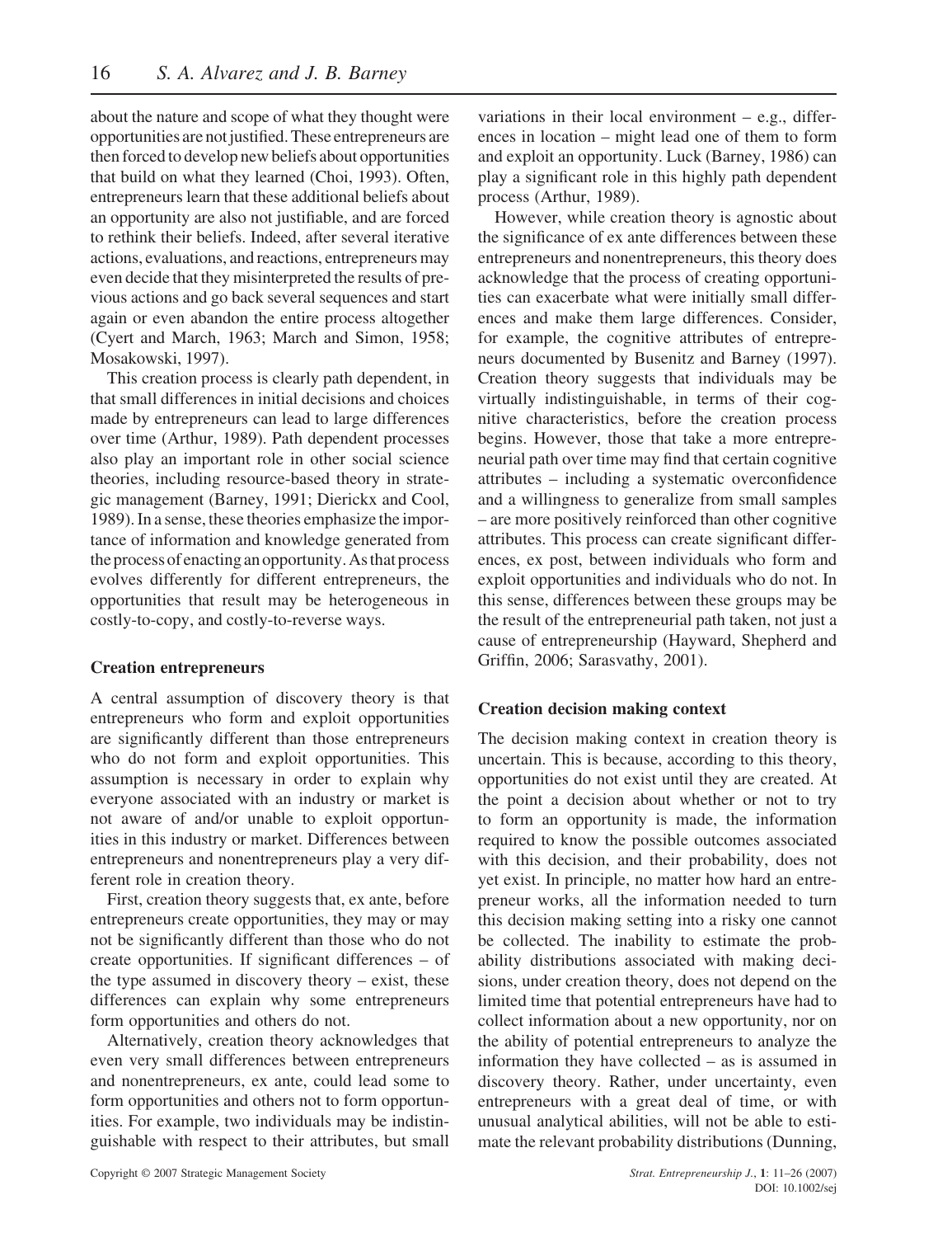Heath and Suls, 2004; Miller, 2007). The information required to estimate these distributions, ex ante, simply has not been created yet. Put differently, it is not possible to measure the height of a mountain that has not yet been created.

Of course, this does not mean that entrepreneurs operating in creation settings will be unable to collect at least some information, ex ante, about certain courses of action. That is, in the midst of forming creation opportunities, entrepreneurs may be able to collect and analyze information about discovery opportunities. However, for those opportunities that are being formed by the actions of entrepreneurs, such information does not yet exist, and therefore, it cannot be collected or analyzed.

## **DISCOVERY AND CREATION IMPLICATIONS FOR EFFECTIVE ENTREPRENEURIAL ACTIONS**

As suggested in Table 1, the assumptions underlying discovery and creation theory are both internally consistent, though largely contradictory. However, debates about which of these sets of assumptions, per se, most accurately represents reality are not likely to be resolvable ex post since, in principle, it will always be possible to interpret the formation of a particular opportunity as either a discovery or creation process. Rather, these sets of assumptions only have empirical implications when they are linked with specific entrepreneurial actions: discovery theory suggests that certain actions are more likely to be effective then creation theory, and vice versa.

In this sense, the actions that entrepreneurs actually take can be thought of as a manifestation of the assumptions they make about the nature of the context within which they are operating – is it a discovery context or a creation context. If their hypothesis about the nature of this context is correct, and the theory they are applying is correct in its implications, then that activity will be relatively effective in the formation and exploitation of an opportunity. If their hypothesis about the nature of their context is incorrect, and they end up applying the wrong theory, then that activity will be relatively ineffective in the formation and exploitation of an opportunity.

For these reasons, understanding the implications of these two sets of assumptions for the effectiveness of a wide variety of entrepreneurial actions is important. The implications of discovery and creation assumptions for seven of these actions are discussed here and summarized in Table 2. These seven were chosen because they are generally cited as important considerations for all types of entrepreneurs seeking to form and exploit opportunities, whether operating in a discovery or creation context.

Table 2. Effective entrepreneurial actions in discovery and creation contexts

|                                          | Discovery Context                                                                                         | <b>Creation Context</b>                                                                                                 |
|------------------------------------------|-----------------------------------------------------------------------------------------------------------|-------------------------------------------------------------------------------------------------------------------------|
| Leadership                               | Based on expertise and (perhaps)<br>experience                                                            | Based on charisma                                                                                                       |
| Decision Making                          | Risk-based data collection tools;<br>Risk-based decision making tools;<br>Importance of opportunity costs | Iterative, inductive, incremental<br>decision making; Use of biases and<br>heuristics; importance of affordable<br>loss |
| Human Resource Practices                 | Recruitment: Specific human capital<br>recruited broadly                                                  | Recruitment: General and flexible<br>human capital recruited from pre-<br>existing social networks                      |
| Strategy                                 | Relatively complete and unchanging                                                                        | Emergent and changing                                                                                                   |
| Finance                                  | External capital sources: Banks and<br>venture capital firms                                              | 'Bootstrapping' and 'friends,<br>families, and fools'                                                                   |
| Marketing                                | Changes in marketing mix may be.<br>how new opportunities manifest<br>themselves                          | Marketing mix may fundamentally<br>change as a result of new<br>opportunities that emerge                               |
| <b>Sustaining Competitive Advantages</b> | Speed, secrecy, and erecting barriers<br>to entry may sustain advantages                                  | Tacit learning in path dependent<br>process may sustain advantages                                                      |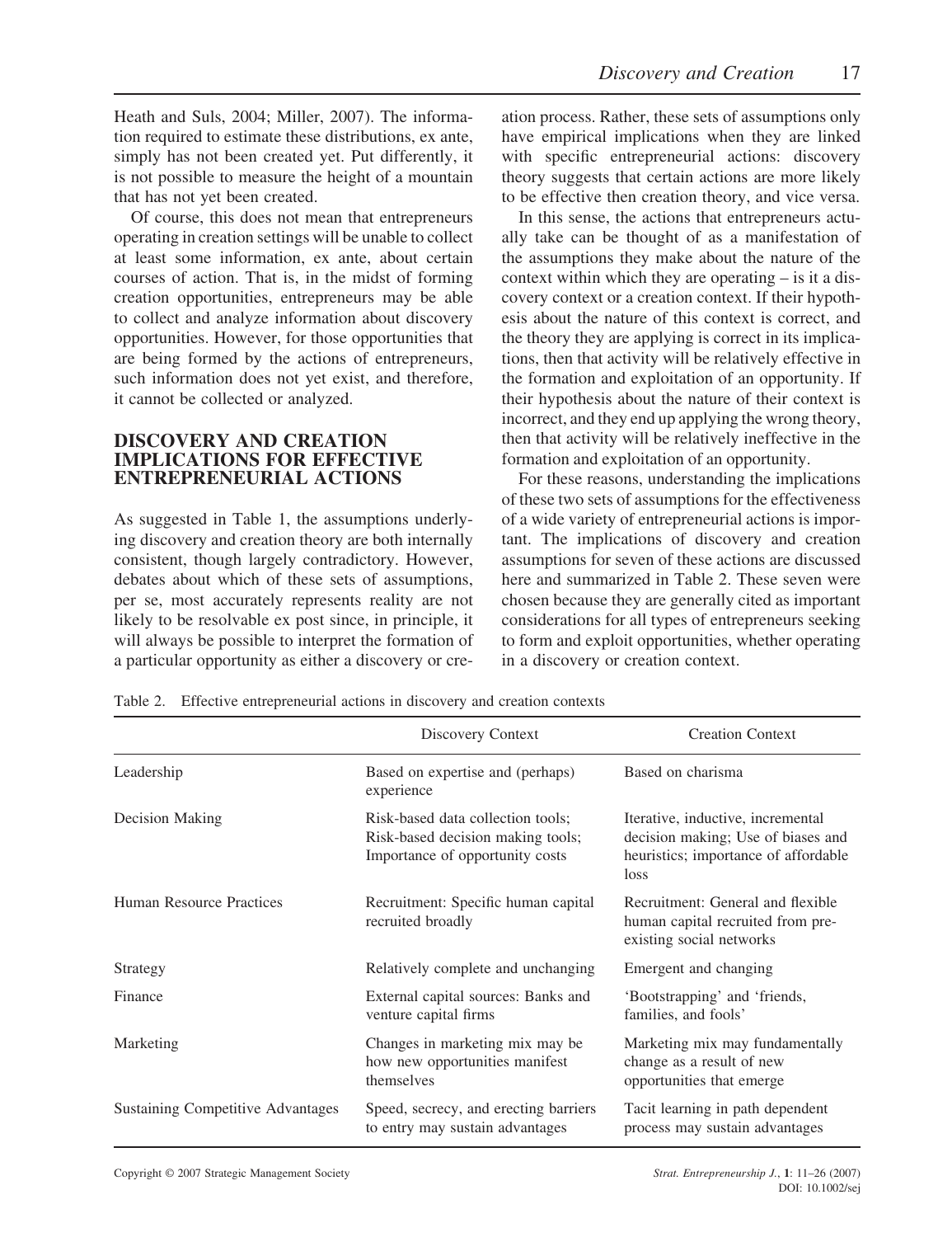#### **Leadership**

While a variety of leadership skills may be important no matter what type of opportunity is being exploited, others may vary in importance, depending on whether the opportunity that is being exploited is discovered or created.

For example, expert leadership is likely to be important in exploiting discovery opportunities. Since discovery opportunities often have their seeds in pre-existing industries, the exploitation of discovery opportunities often relies on the individual's prior knowledge about markets and products. Thus, when exploiting a discovery opportunity it is important that the leader have specific knowledge and information associated with the opportunity (Shane, 2000). Indeed, the leader exploiting a discovery opportunity will often have superior knowledge about a particular market or industry, knowledge about how that industry was disrupted by an exogenous shock, and knowledge about how to exploit the resulting opportunities (Kirzner, 1997).

Expert leaders are also likely to have professional links within the market or industry where a discovery opportunity is being exploited (Shane, 2000). Expert leaders will often have gained much of their knowledge and information from being embedded within the market or industry in which the opportunity was discovered. However, the expert leader in this setting will have a dual challenge; to make sure that there is a distinctiveness about the new opportunity, but also to understand how to efficiently navigate the exploitation process through the environment in which it is embedded (Romanelli, 1991).

Of course, it is unlikely that the type of substantive expertise about an industry or market that is available to those seeking to exploit discovery opportunities will be a basis of leadership for those who are cooperating to exploit creation opportunities. This is because the nature of the substantive expertise required to exploit a creation opportunity is typically only known after that opportunity has emerged from the enactment process. However, it will often be the case that those seeking to exploit a creation opportunity will need the cooperation of others well before the specific expertise that exploiting an opportunity requires is known.

In this setting, leadership is likely to emerge, not on the basis of the leader's substantive expertise, but instead based on the leader's experience in managing the enactment process, the ability that a leader has to inspire creativity and dedication under uncertain conditions, the extent to which followers believe they can trust a leader, and so forth. These are the attributes of a charismatic leader, rather than an expert leader (Weber, 1903). Charismatic leaders are more likely to be successful than expert leaders when cooperation is needed to exploit a creation opportunity (Alvarez and Barney, 2005).

None of this suggests that charismatic leadership will be irrelevant in discovery settings. Rather, it suggests that while charisma and expertise may both be important in discovery settings, that expert leadership is less likely to be important in creation settings.

## **Decision making**

Discovery theory assumes that entrepreneurs operate under conditions of risk. In this setting, entrepreneurs can, and should, apply a variety of risk-based data collection and analysis techniques, all of which are designed to collect the information required to estimate the risks associated with making a particular decision. Examples of such risk-based data collection techniques include the use of customer focus groups, customer surveys, the collection of information from government agencies, the collection of information from trade associations, and so forth. Armed with this information, entrepreneurs can apply traditional risk-based decision-making tools, including discounted present value techniques (Brealey and Myers, 1988), real options analysis (Kogut, 1991) and scenario analysis (Schoemaker, 1995) to make decisions about whether or not to exploit an opportunity. These tools all assume that entrepreneurs understand their opportunity costs, i.e., the value of the opportunities they forgo by exploiting one opportunity over another (Casson, 2003; Milgrom and Roberts, 1992).

Clearly, traditional risk-based data collection and analysis cannot be effectively applied in the uncertain setting assumed to exist in creation theory. Instead, entrepreneurs make decisions in other ways. For example, they may make decisions based on decision making heuristics or biases (Busenitz and Barney, 1997; Shepherd, McMullen and Jennings, 2007). Or, they may make decisions using an inductive, iterative, and incremental process such as effectuation (Sarasvathy, 2001) or bricolage (Baker and Nelson, 2005).

In a creation setting, it is also not possible for entrepreneurs to effectively calculate the opportunity costs associated with their actions. Instead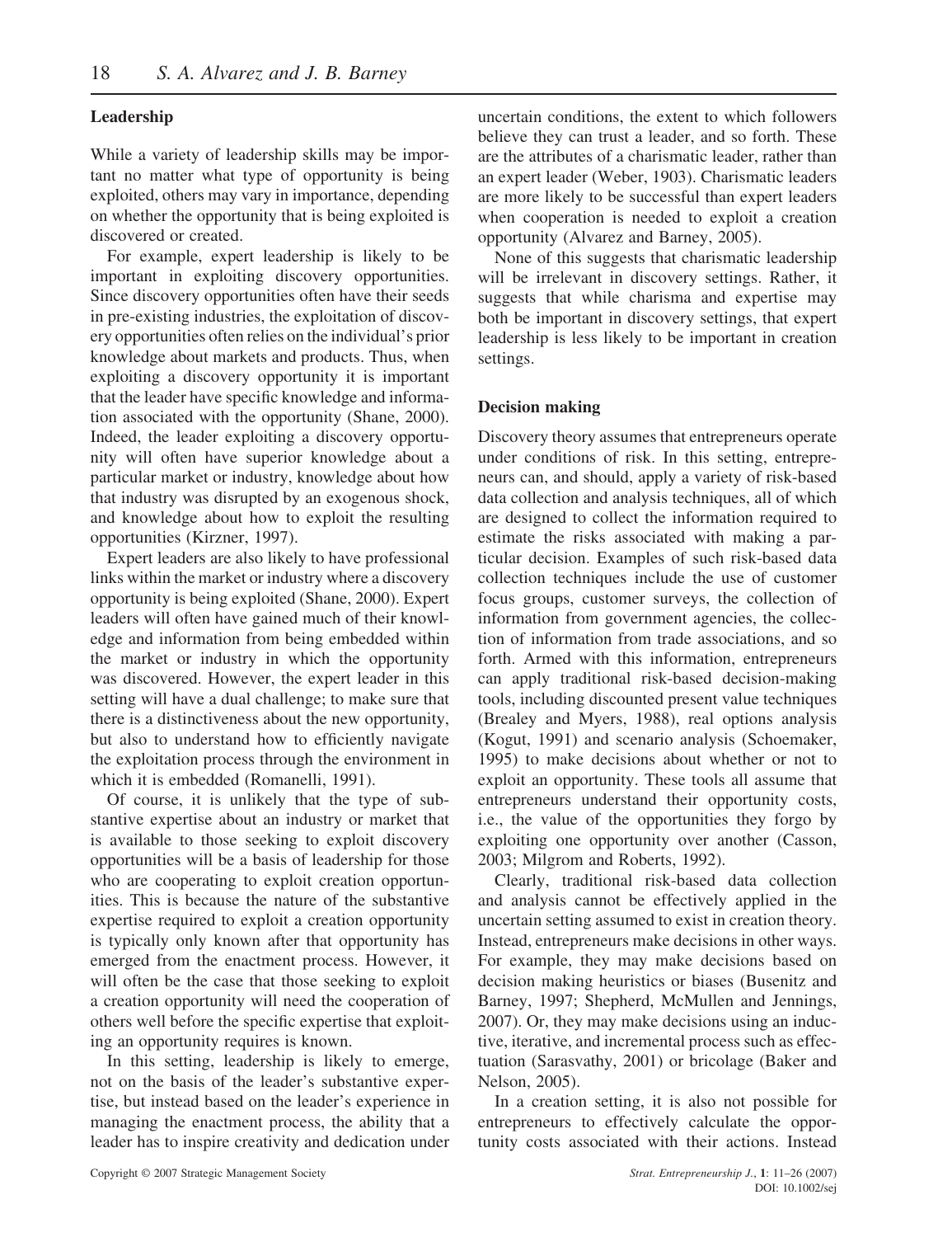of opportunity costs, creation theory suggests that entrepreneurs use the concept of 'acceptable losses' to judge the downside associated with engaging in entrepreneurial actions (Sarasvathy, 2001). An acceptable loss is simply that value, both economic and personal, that potential entrepreneurs are willing to forgo if the actions they engage in happen to not lead to actual opportunities to produce new products or services. In this context, an entrepreneur engages in entrepreneurial actions when the total losses that can be created by such activities are not too large. According to creation theory, the potential gains from these activities – gains that cannot be anticipated even probabilistically – do not play a major role in deciding whether or not to engage in entrepreneurial actions.

Overall, when entrepreneurs make decisions using context appropriate tools, they will more effectively form and exploit opportunities than when they use context inappropriate tools to make decisions. Riskbased decision tools are more appropriate in discovery settings; inductive, iterative and incremental decision making, biases and heuristics, and acceptable loss are more appropriate in creation settings.

#### **Human resource practices**

A wide variety of human resource practices may vary in their effectiveness, depending on whether the context within which an entrepreneur is operating is discovery or creation. Only one of these practices – recruitment – will be discussed here.

In a discovery context, entrepreneurs will generally be able to anticipate the specific kinds of skills they need to exploit an opportunity. This suggests that they will be able to effectively hire people with highly specialized human capital. Also, because entrepreneurs will be able to explain the nature of the opportunity they are exploiting to their potential employees, entrepreneurs will be able to effectively recruit widely, including outside of their current social networks.

In a creation context, entrepreneurs will not be able to anticipate the specific kinds of skills they will ultimately need to exploit the opportunity they form. Thus, it will not be possible to effectively hire new employees based on their specific expertise. Rather, in this context, entrepreneurs will find it to be more effective to hire individuals with broad human capital and individuals with a great deal of flexibility. Also, because it will be difficult to explain the nature of the opportunity that is being exploited to a

potential employee, entrepreneurs in this setting will find recruitment among their current social networks more effective than recruiting more broadly.

Similar differences in the effectiveness of other human resource practices in discovery and creation contexts, besides recruitment, can also be identified and deserve additional attention. However, in general, when entrepreneurs manage their human resources in a context appropriate way, they will more effectively form and exploit opportunities than when they manage their human resources in context inappropriate ways. Recruiting specific human capital expertise, recruited broadly is more appropriate in discovery settings; recruiting flexible general human capital from pre-existing social networks is more appropriate in creation settings.

#### **Strategy**

Most entrepreneurs develop strategies (Brett, 2004; Delmar and Shane, 2003; Kuratko, 1991; Shane and Delmar, 2004). However, the effectiveness of these strategies, and the strategy making process, can vary significantly depending on the context within which an entrepreneur is operating, be it discovery or creation.

In a discovery context, there is usually sufficient ex ante information so that critical assumptions in a strategy can be evaluated, the financial and other implications of these assumptions anticipated, specific timelines for executing the strategy can be specified, the size of the market and the potential return can be estimated, and so forth. Of course, over time, some of these elements of the strategy may be modified. However, these modifications should seldom involve redefining the fundamental purposes or objectives of a business. Once in place, it will usually not be necessary for entrepreneurs to fundamentally alter the assumptions of their strategies since enough information can be collected to make reasonably accurate predictions about the nature of an opportunity and how it can be exploited (Delmar and Shane, 2004).

However, in creation contexts, strategy plays a very different role since current and historical information are not available or not useful in describing the nature of an opportunity. Indeed, entrepreneurs in this setting may find traditional forms of strategic planning to be harmful and perhaps even misleading. In creation theory, the task facing entrepreneurs is not so much combining pre-existing information and knowledge, but, rather, asking the right questions,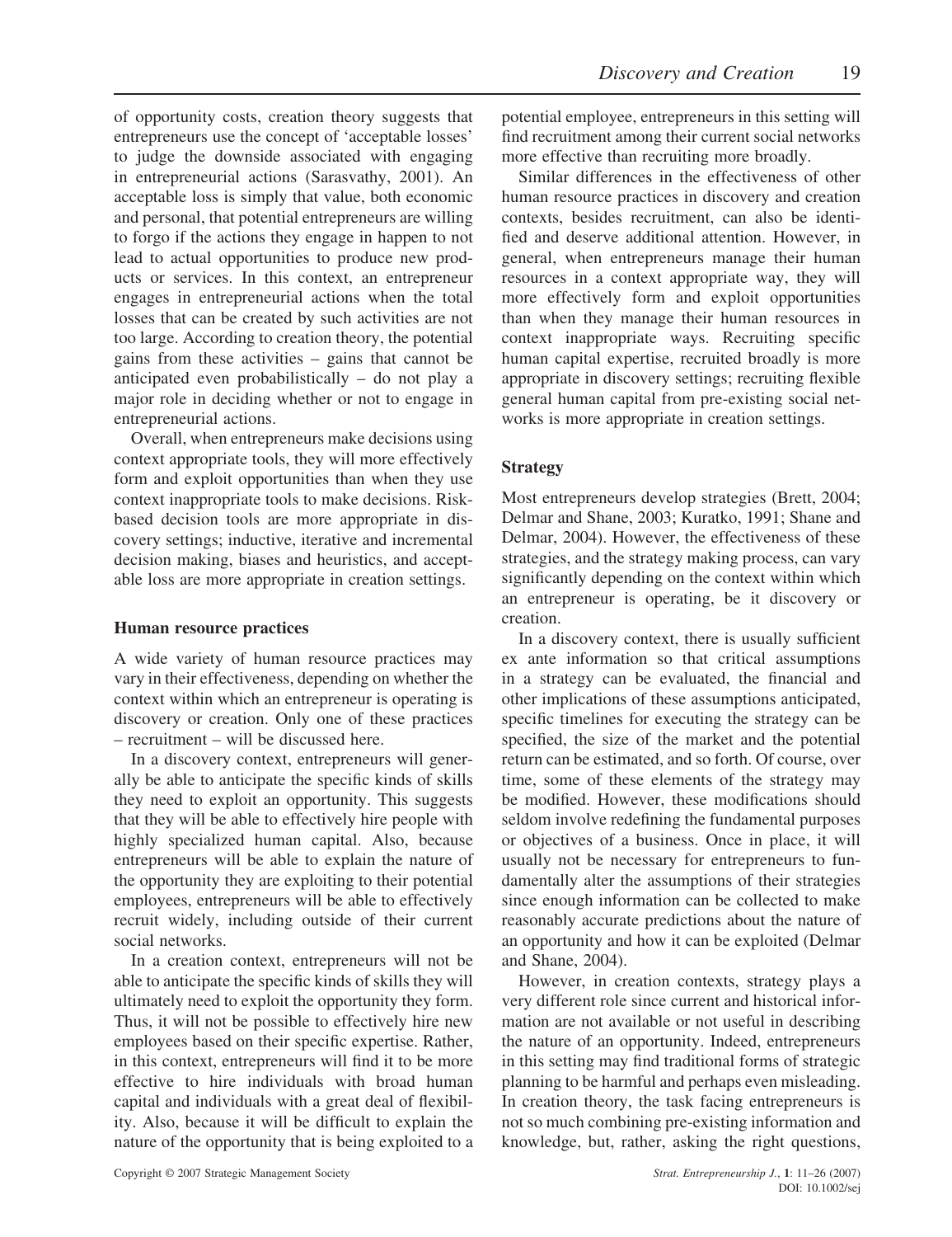designing new experiments, remaining flexible, and learning (Mintzberg, 1994). Indeed, too rigorous strategic planning under conditions of uncertainty can short circuit the opportunity enactment process (March, 1991; Weick, 1979). Only as this enactment process reaches its conclusion – that is, when the level of uncertainty facing an entrepreneur shifts from uncertain to risky – are more traditional forms of strategic planning likely to be helpful to these entrepreneurs.

Rather than elaborate strategy documents that include sophisticated financial projections and customer segmentation analyses, creation theory suggests that strategic plans developed in uncertain settings will be simpler guides to entrepreneurial behavior. In this perspective, optimization and sharply defined goals are replaced with an approach that acknowledges that each point along the way of enacting an opportunity may be unique. Strategies in this setting may suggest the general direction entrepreneurs think they are likely to be heading, but are subject to numerous fundamental changes.

When entrepreneurs develop strategies in a context appropriate way, they will more effectively form and exploit opportunities than when they develop strategies in context inappropriate ways. Detailed, relatively unchanging strategies are more appropriate in discovery settings; less detailed, more flexible strategies are more appropriate in creation settings.

#### **Finance**

Entrepreneurs must also obtain financing to realize their opportunities (Baeyens and Manigart, 2003). The effectiveness of financing options are likely to vary significantly depending upon whether or not an entrepreneur is operating under conditions of discovery theory or under conditions of creation theory.

Entrepreneurs operating under discovery conditions will often be able to obtain financing from external sources – including banks and venture capital firms. In this context, information asymmetries between an entrepreneur and its external capital sources should be either low or relatively easy to overcome. Entrepreneurs in this context will be able to explain to outside sources of capital the nature of the opportunities they are planning to exploit, the financial implications of exploiting these opportunities, and the riskiness of exploiting these opportunities (Sapienza and Gupta, 1994). This means that the external capital market for entrepreneurs operating under discovery conditions should be a relatively

low cost source of capital (Admati and Pfleiderer, 1994).

However, in creation settings traditional external sources of capital – including banks and venture capital firms – are unlikely to provide financing for entrepreneurs (Bhide, 1992; Christensen, Anthony and Roth, 2004). In these conditions, the problem facing sources of capital is not information asymmetries; it is simply the lack of information. Entrepreneurs cannot explain to outside capital sources the nature of the opportunities they are going to exploit because they do not know this nature themselves.

'Bootstrapping' is likely to be a much more common way to finance activities taking place under creation conditions. In 'bootstrapping,' entrepreneurs finance activities from their own wealth, or from the wealth of those closely associated with them – the triumvirate of 'friends, family, and fools' (Bhide, 1992). These sources of capital invest in the entrepreneur – his or her character, ability to learn, flexibility, and creativity – not in a particular business opportunity an entrepreneur plans to exploit.

Indeed, Bhide (1992) argues that entrepreneurs operating in a creation context may actually damage their ability to grow and prosper if they obtain external funding. This is because external funding tends to force these entrepreneurs to exploit an identified opportunity, even if it turns out that that opportunity is not as valuable as anticipated, and even if it should have been abandoned in favor of an alternative opportunity.

When entrepreneurs finance their businesses in a context appropriate way, they will more effectively form and exploit opportunities than when they finance their businesses in context inappropriate ways. External bank or venture capital funding is more appropriate in discovery settings; bootstrapping is more appropriate in creation settings.

#### **Marketing**

Marketing is an important activity for those seeking to exploit both discovery and creation opportunities. However, these marketing efforts may vary significantly in their effectiveness, depending on the context within which an entrepreneur is operating.

For example, entrepreneurs operating in a discovery context can effectively specify the product, price, distribution channel, promotion strategy, and customer service strategies they are likely to pursue. Indeed, exogenous shocks to an industry or market may have created opportunities precisely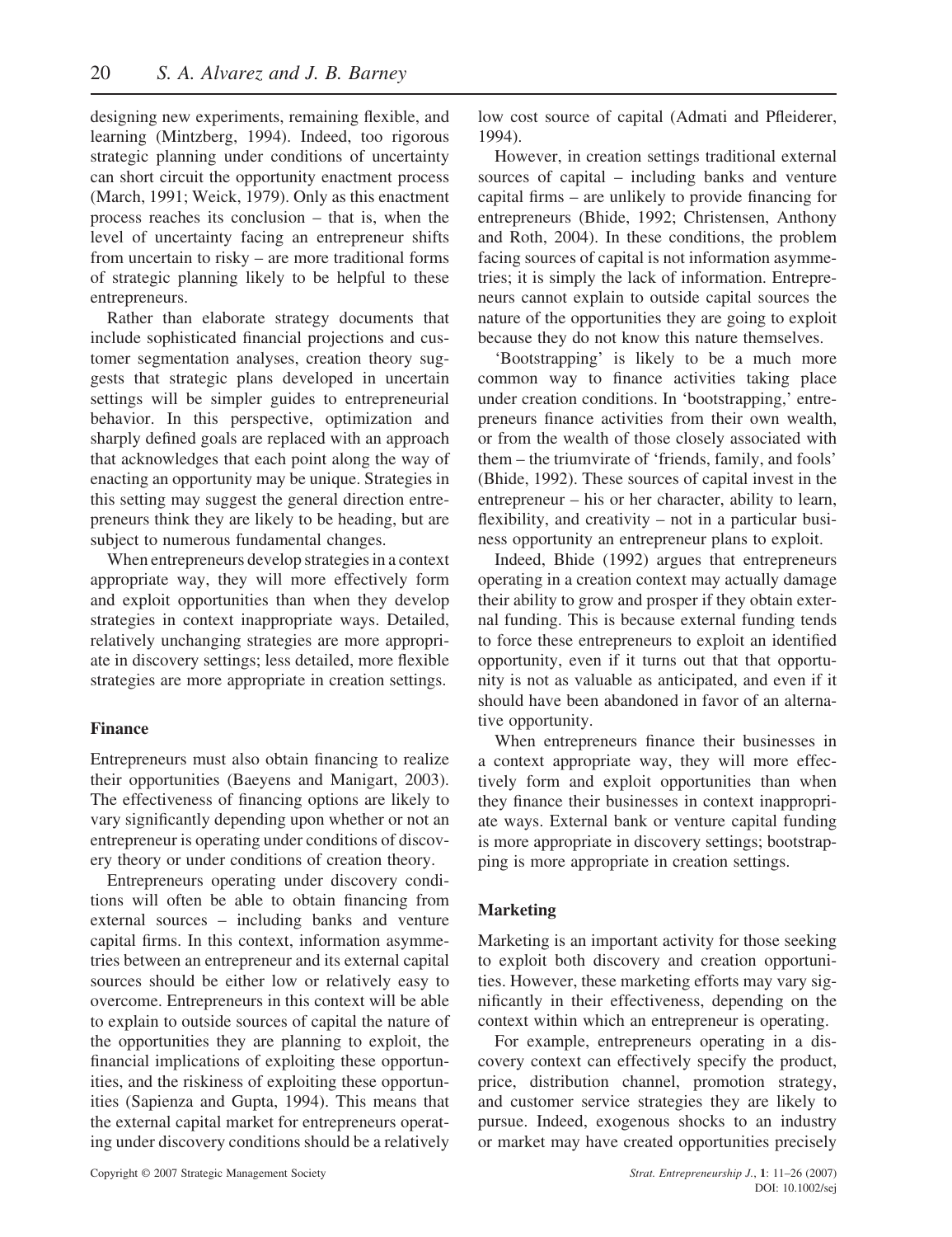in these marketing areas. For example, technological changes may have made it possible to change product attributes in a significant way; changes in demand or production technology may have enabled an entrepreneur to lower (or increase) the price of the products or services it sells; political and technological changes may create new distribution opportunities for an entrepreneur; and so forth.

In a creation context, these exogenous shocks to an industry or market have not occurred. Here, instead of examining how exogenous changes in an industry or market may have created opportunities in product, price, distribution, promotion, and customer service, an entrepreneur may use these attributes of the marketing mix to explore possible opportunities to create. For example, an entrepreneur in the creation process might alter the distribution model similar to what happened with the introduction of the internet. While not the only source of hypotheses about how to create opportunities, attributes of a marketing mix may be an important tool for generating such hypotheses.

## **Sustaining competitive advantages**

Finally, the effectiveness of the strategies that entrepreneurs pursue in order to sustain any competitive advantages they gain from their entrepreneurial activities are likely to vary significantly, depending on the context within which an entrepreneur operates. For example, in a discovery context, information about an opportunity and how to exploit it is likely to become publicly available soon after the first entrepreneur is able to describe and exploit it. This will typically lead to rapid competitive imitation (Barney, 1991). Thus, if entrepreneurs are unable to erect barriers to entry into an industry (Porter, 1980), it is likely to be very difficult for entrepreneurs to sustain any competitive advantages they may have from exploiting an opportunity. This also suggests that once an entrepreneur in this setting becomes aware of an opportunity, that both the speed with which this opportunity is exploited, and the secrecy with which it is exploited, can have a significant impact on the profits it generates.

The erection of barriers to entry, secrecy, and speed of execution are likely to be much less competitively important to entrepreneurs operating in a creation context. The uncertainty in this context makes it unlikely that any potential competing entrepreneurs will know more about an opportunity, or will be able to collect information more

effectively about an opportunity, then a particular entrepreneur. Moreover, the path dependent nature of the process of creating an opportunity is likely to generate tacit learning that entrepreneurs who have not gone through the creation process may not know (Arthur, 1989; Dierickx and Cool, 1989). In this sense, the very act of creating an opportunity may give an entrepreneur an advantage in sustaining any competitive advantages associated with that opportunity. This will be the case regardless of any barriers to entry entrepreneurs do or do not erect to protect their competitive advantages. Since such barriers are costly to create, it is unlikely that entrepreneurs operating in a creation setting will need to erect them.

When entrepreneurs act to sustain their competitive advantages in a context appropriate way, they will more effectively form and exploit opportunities than when they sustain their competitive advantages in context inappropriate ways. Barriers to entry, speed, and secrecy are more appropriate tools for sustaining competitive advantages in discovery settings; relying on path dependent tacit knowledge is a more appropriate tool in creation settings.

# **DISCUSSION**

This description of discovery and creation theory has a variety of important implications. Some of these implications are discussed here.

## **Discovery, creation and the field of entrepreneurship**

Recently, some management disciplines have been criticized for having too many theories, and not enough theoretical and empirical integration (Hambrick, 2005; Pfeffer, 2005). This paper suggests the opposite for the field of entrepreneurship. This is a field where only one opportunity formation and exploitation process has been systematically described in the literature – discovery theory. By more fully developing a second theoretical perspective – creation theory – the assumptions of both theories are made more explicit. This is likely to encourage a broader debate in the field of entrepreneurship.

For example, discovery theory-based research has asked a variety of important empirical questions about the formation and exploitation of opportunities, including: 'How do changes in an industry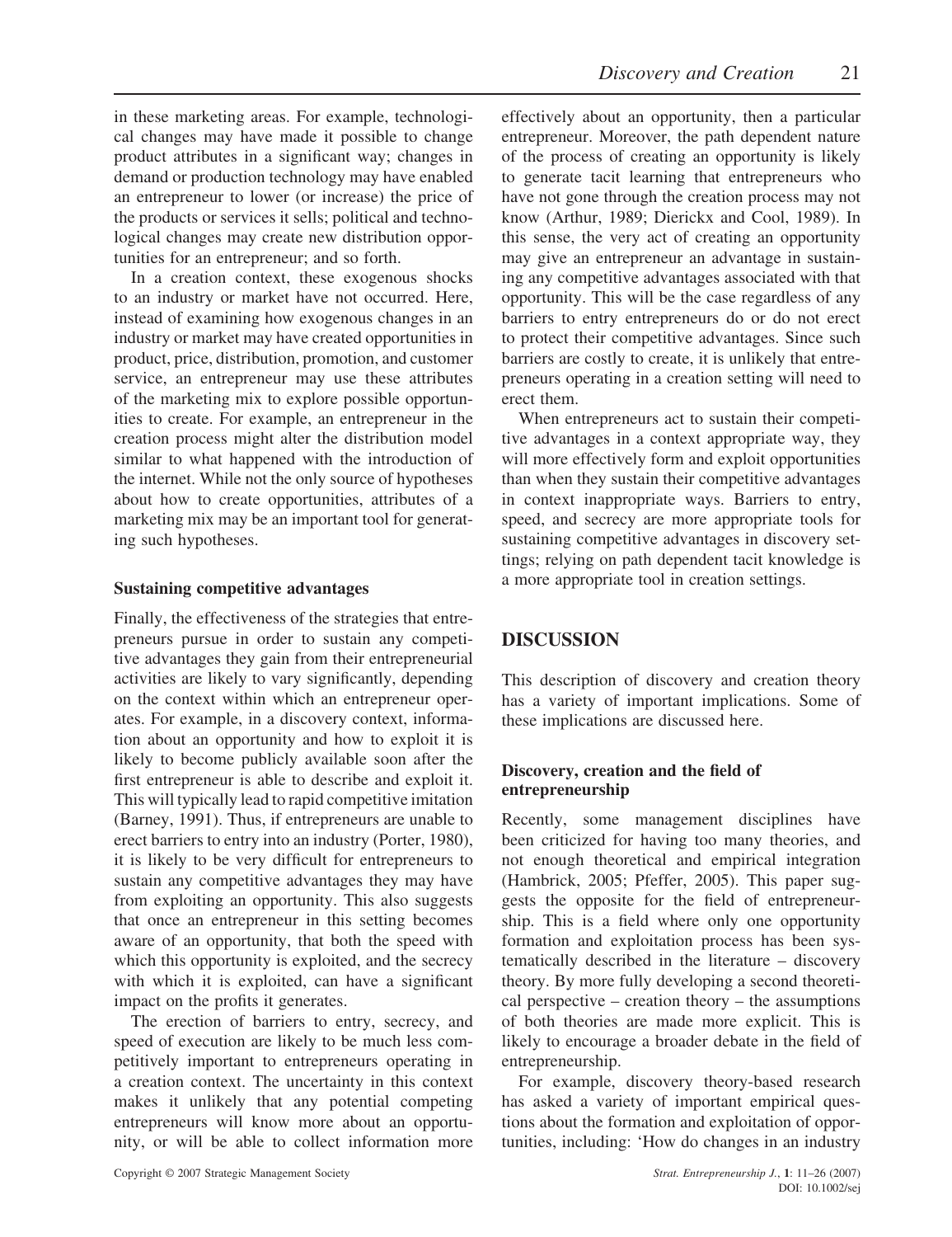create new opportunities?' 'Are entrepreneurs that form and exploit opportunities really different than individuals who do not?' and 'How do entrepreneurs estimate the riskiness of their decisions?' However, efforts to answer these discovery-inspired questions have left other questions – questions more consistent with creation theory – not just unanswered, but often not even asked. These questions include: 'How does action by entrepreneurs create opportunities?' 'Are differences between entrepreneurs who form and exploit opportunities and those that do not the cause, or effect, of entrepreneurial action?' and 'How can entrepreneurs use incremental, iterative, and inductive processes to make decisions?' Early empirical efforts designed to answer some of these creation theory questions suggest significant potential in pursuing this line of work (e.g. Baker and Nelson, 2005).

Of course, suggesting that creation theory is a logical alternative to discovery theory does not imply that discovery theory should be abandoned in favor of creation theory. Rather, future research in entrepreneurship will need to carefully examine the context under which entrepreneurs are operating. When entrepreneurs operate in a discovery context, a variety of specific entrepreneurial actions are likely to be most effective; when they operate in a creation context, a different set of entrepreneurial actions are likely to be most effective. By acknowledging the importance of both theories, it will be possible to begin to articulate a truly general theory of entrepreneurship (Osigweh, 1989).

## **Creation and evolutionary theories of entrepreneurship**

The enactment process that is central to a creation theory of opportunity formation and exploitation can be understood as a micro-level process that underlies a broader evolutionary theory of entrepreneurship (Nelson and Winter, 1982). Indeed, in his discussion of the social psychology of enactment, Weick (1979) observes that enactment at the micro level can lead to evolutionary processes at the macro-level. Also, in their discussion of evolutionary theories of entrepreneurship, Aldrich and Ruef (2006) observe that macro organization-level evolution assumes some sort of enactment process at the micro level, of the type described by Weick (1979).

Obviously, the link between enactment, creation theory, and an evolutionary theory of entrepreneurship is underdeveloped in the current paper.

However, it does seem at least possible that creation theory may ultimately provide a link between micro-level processes of enactment and macro-level processes of variation, selection, and retention. This link may be built on the informational characteristics of the settings within which entrepreneurs operate, and the impact of these settings on the relationship between entrepreneurial actions and the formation and exploitation of opportunities.

#### **Creation and resource-based theory**

In a similar vein, creation theory may also address another important issue in resource-based theory in the field of strategic management. This theory examines the conditions under which heterogeneously distributed and costly to copy resources and capabilities can be sources of sustained competitive advantage for firms (Barney, 1986). While this theoretical perspective is beginning to receive significant empirical support (Barney and Arikan, 2001) an important question in resource-based theory remains unanswered – where do heterogeneous resources come from (Barney, 2001)?

Creation theory provides one answer to this question. Under conditions of uncertainty, the enactment process can have the effect of exacerbating what were originally very small differences in the initial stages of opportunity formation to create quite substantial differences over time. This may be true of the kinds of resources and capabilities an entrepreneur and an entrepreneurial firm accumulate over the opportunity enactment process. In this sense, enactment can create heterogeneity in resources and capabilities which, in turn, can enable some firms to conceive of and implement strategies that other firms can neither conceive of nor implement. Put differently, opportunity enactment may create valuable, rare, and costly to imitate resources and capabilities that can then be used to implement strategies that generate sustained competitive advantage.

This link between creation theory and resourcebased theory points to the central role of path dependence (Arthur, 1989), in creation theory, resource-based theory, and by implication, in evolutionary theory and theories of the social psychological enactment processes. In a sense, all these theories emphasize the importance of information and knowledge generated from the process of enacting an opportunity. As that process evolves differently for different individuals, teams, firms, and organizations these individuals or groups may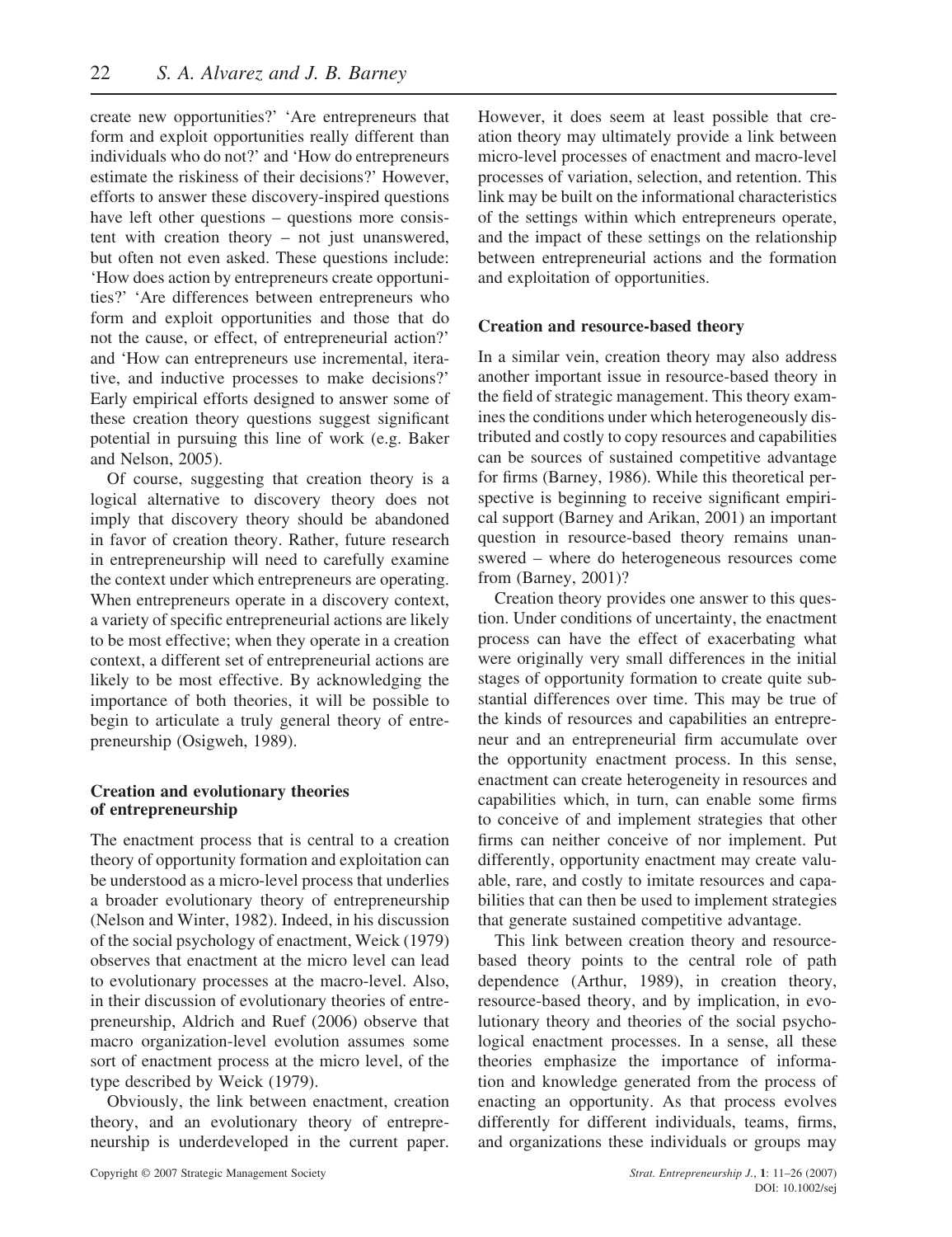become heterogeneous in costly to copy, and costly to reverse ways.

Of course, discovery theory also includes a notion of path dependence in its analysis of the formation and exploitation of entrepreneurial opportunities. In particular, discovery theory suggests that an individual's prior knowledge and experience with an industry or market can enable that individual to combine information in new ways to discover opportunities that could not have been discovered by individuals without this prior knowledge or experience.

While path dependence is important in both discovery theory and creation theory, there are important differences between these concepts as they are applied in these two theories. Path dependence in discovery theory might be thought of as first order path dependence: that the opportunities that are identified by the entrepreneur are linked to knowledge and information of an already existing path which influences the actions of the entrepreneur. In this view entrepreneurs continue along an already established path.

This type of first order path dependence also exists in creation theory. However, creation theory suggests the possibility of another type of path dependence. In this second type of path dependence, entrepreneurial action is not only affected by an existing path through time, it can create that path (Arthur, 1989). That is, creation theory suggests that entrepreneurial action can be both dependent variable – the thing affected by the path an entrepreneur takes over time – and independent variable – the actions taken by an entrepreneur that create this path in the first place (Dosi, 1984).

This second type of path dependence links creation theory to scholars that emphasize the role of founding conditions as a blueprint that determines a firm's initial form and subsequent evolution (Hannan and Freeman, 1977; Nelson and Winter, 1982). In this sense, creation theory suggests that a firm's founding conditions may themselves be the result of actions that entrepreneurs take to form and exploit an opportunity. Indeed, it may be in these early actions of the entrepreneur that the seeds of an organization's future form are sown.

#### **Creation and the theory of the firm**

While much of this paper assumes the individual as the unit of analysis, certainly the business processes identified can be scaled to the group, firm, or organization. In this sense the identification of creation theory may ultimately have implications for research on the theory of the firm (Alvarez and Barney, 2005). Currently popular theories of the firm – including transactions cost economics (Williamson, 1975, 1985) and incomplete contract theory (Hart and Moore, 1988) adopt the assumption that at the time a firm is created, parties to this exchange can either estimate the relative value of transaction specific investments they must make to complete an exchange (for transactions cost theory) or estimate who has the most to gain from that exchange (for incomplete contract theory). Of course, in the uncertainty conditions described in creation theory, it is unlikely that those contemplating the founding of an entrepreneurial firm will be able to know this information, especially early in the opportunity enactment process.

In such settings, is it necessary to found entrepreneurial firms? And if the answer to this question is yes, then how is this done – when the value of specific investments and who has the most to gain from an exchange cannot be known. It may be necessary to identify different bases for creating firms when entrepreneurs seek to create firms in a creation context.

## **ACKNOWLEDGEMENTS**

The athors would like to thank Howard Aldrich, David Audretsch, Jean Bartunek, Joe Mahoney, Stuart Hart, Harry Sapienza, Mark Shanley, and the Max Planck Institute for comments on this paper. We would also like to thank our colleagues at the Fisher College of Business who listened to discussions about Discovery and Creation at every lunch, particularly David Greenberger, Steve Mangum, and Michael Leiblein. Special thanks go to Ph.D. student Janice Molloy who is a lifesaver. Finally, we would like to thank Dan Schendel for his insights into the paper and his confidence in us as authors, and Mike Hitt, who has always encouraged both of us to pursue interesting questions.

#### **REFERENCES**

- Admati AR, Pfleiderer P. 1994. Robust financial contracting and the role of venture capitalists. *Journal of Finance* **49**(2): 371–402.
- Aldrich HE, Kenworthy AL. 1999. The accidental entrepreneur: Campbellian antinomies and organizational foundings. In *Variations in Organization Science: In Honor of Donald T. Campbell*, Baum JAC, McKelvey B (eds). Sage: Thousand Oaks, CA; 19–33.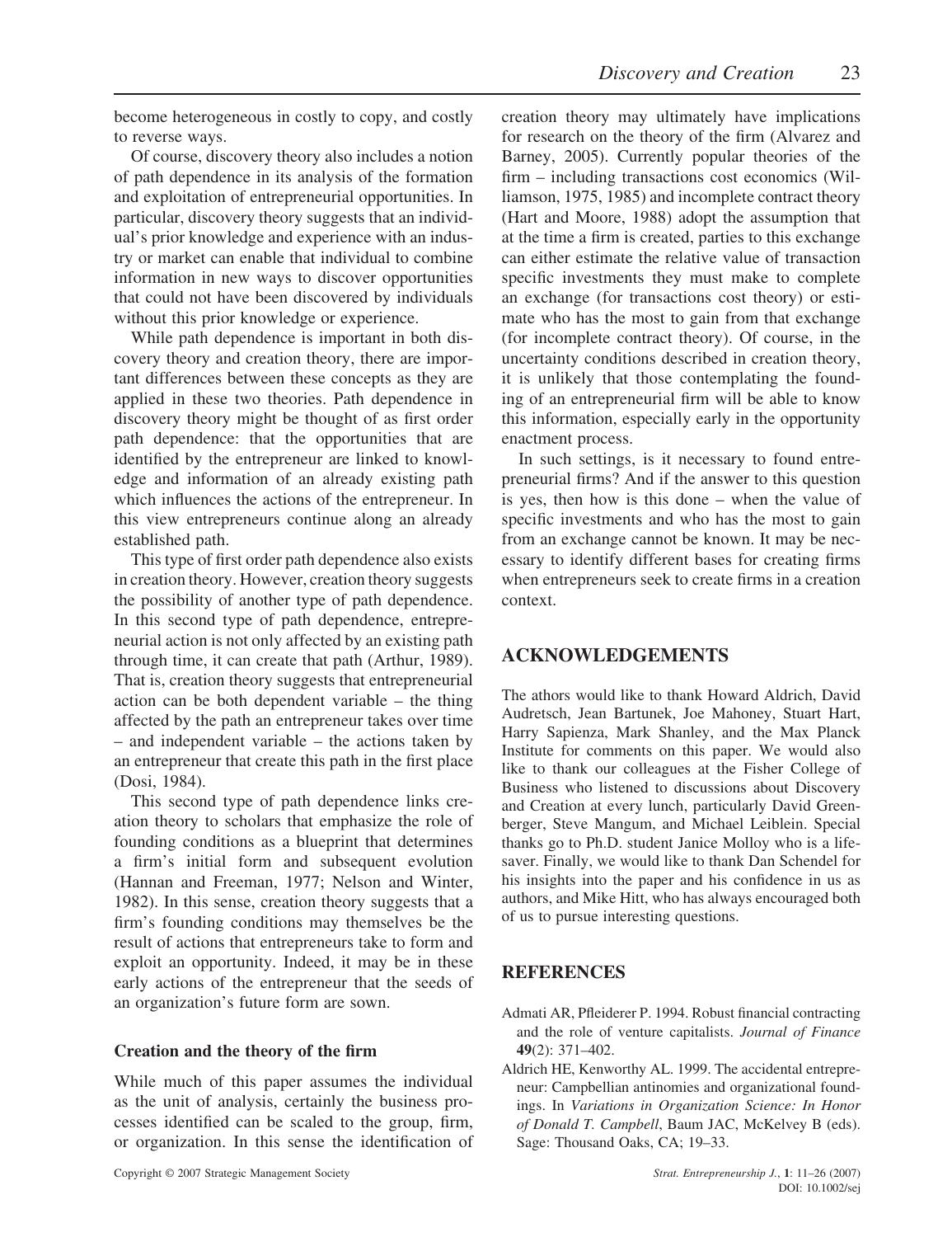- Aldrich HE, Ruef M. 2006. *Organizations Evolving* (2nd edn). Sage: Thousand Oaks, CA.
- Alvarez SA, Barney J. 2005. How entrepreneurs organize firms under conditions of uncertainty. *Journal of Management* **31**(5): 776–793.
- Arrow KJ. 1974. *The Limits of Organization*. W. W. Norton: New York.
- Arthur WB. 1989. Competing technologies, increasing returns, and lock-in by historical events. *Economic Journal* **99**(394): 116–131.
- Azevedo J. 2002. Updating organizational epistemology. In *Companion to Organizations*, Baum JAC (ed). Blackwell Publishers Ltd: Oxford; 715–732.
- Baeyens K, Manigart S. 2003. Dynamic financing strategies: the role of venture capital. *Journal of Private Equity* **7**(1): 50–58.
- Baker T, Nelson R. 2005. Creating something from nothing: resource construction through entrepreneurial bricolage. *Administrative Science Quarterly* **50**: 329–366.
- Balakrishnan S, Wernerfelt B. 1986. Technical change, competition and vertical integration. *Strategic Management Journal* **7**(4): 347–360.
- Barney J. 1991. Firm resources and sustained competitive advantage. *Journal of Management* **17**(1): 99–120.
- Barney JB. 1986. Strategic factor markets: expectations, luck, and business strategy. *Management Science* **32**(10): 1231–1241.
- Barney JB. 2001. Is the resource-based 'view' a useful perspective for strategic management research? Yes. *Academy of Management Review* **26**(1): 41–56.
- Barney JB, Arikan A. 2001. The resource-based view: origins and implications. In *The Blackwell Handbook of Strategic Managment*, Hitt M, Freeman RE, Harrison J (eds). Blackwell Publishers: Malden, MA; 124–188.
- Berger PL, Luckmann T. 1967. *The Social Construction of Reality. A Treatise in the Sociology of Knowledge.* Anchor Books Doubleday: Garden City, NY.
- Bergmann G. 1957. *Philosophy of Science*. University of Wisconsin Press: Madison, WI.
- Bhide A. 1992. Bootstrap finance: the art of start-ups. *Harvard Business Review* **70**(6): 109–117.
- Bhide A. 1999. *How Entrepreneurs Craft Strategies That Work.* Harvard Business School Press: Boston, MA
- Brealey R, Myers S. 1988. *Principles of Corporate Finance*. McGraw-Hill: New York.
- Brett MP. 2004. If you fail to plan, do you plan to fail? *Academy of Management Executive* **18**(4): 156–157.
- Busenitz LW, Barney JB. 1997. Differences between entrepreneurs and managers in large organizations: biases and heuristics in strategic decision making. *Journal of Business Venturing* **12**(1): 9–30.
- Campbell DT. 1960. Blind variation and selective retention in creative thought as in other knowledge processes. *Psychological Review* **67**(6): 380–400.
- Casson M. 1982. *The Entrepreneur: An Economic Theory* (2nd edn). Edward Elgar: Oxford.
- Casson M. 2003. Entrepreneurship, business culture and the theory of the firm. In *Handbook of Entrepreneurship Research: An Interdisciplinary Survey and Introduction*, Acs ZJ, Audretsch DB (eds). Kluwer Academic Publishers: Dordrecht, Netherlands; 223–246.
- Choi YB. 1993. *Paradigms and Conventions: Uncertainty, Decision Making and Entrepreneurship.* University of Michigan Press: Ann Arbor, MI.
- Christensen CM, Anthony SD, Roth EA. 2004. *Seeing What's Next*. Harvard Business School Press: Boston, MA.
- Cyert RM, March JG. 1963. *A Behavioral Theory of the Firm*. Prentice Hall: Englewood Cliffs, NJ.
- Delmar F, Shane S. 2003. Does business planning facilitate the development of new ventures? *Strategic Management Journal* **24**(12): 1165–1185.
- Delmar F, Shane S. 2004. Legitimating first: organizing activities and the survival of new ventures. *Journal of Business Venturing* **19**: 385–410.
- Dequech D. 2003. Uncertainty and economic sociology. *American Journal of Economics & Sociology* **62**(3): 509.
- Dierickx I, Cool K. 1989. Asset stock accumulation and sustainability of competitive advantage. *Management Science* **35**: 1504–1511.
- DiMaggio P, Powell W. 1983. The iron cage revisited: institutional isomorphism and collective rationality in organizational fields. *American Sociological Review* **48**: 147–160.
- Dosi G. 1984. *Technical Change and Industrial Transformation.* St. Martins Press: New York.
- Dosi G. 1988. Sources, procedures, and microeconomic effects of innovation. *Journal of Economic Literature*  **26**(4): 1120–1171.
- Dunning D, Heath C, Suls JM. 2004. Flawed selfassessment. *Psychological Sciences in the Public Interest* **5**(3): 69–106.
- Etzioni A. 1963. The epigenesis of political communities at the international level. *American Journal of Sociology* **68**(4): 407–421.
- Gaglio CM, Katz JA. 2001. The psychological basis of opportunity identification: entrepreneurial alertness. *Small Business Economics* **16**(2): 95–111.
- Gartner WB. 1985. A conceptual framework for describing the phenomenon of new venture creation. *Academy of Management Review* **10**: 696–706.
- Hambrick DC. 2005. Just how bad are our theories? A response to Ghoshal. *Academy of Management Learning & Education* **4**(1): 104.
- Hannan MT, Freeman J. 1977. The population ecology of oganizations. *American Journal of Sociology* **82**: 50–73.
- Hart O, Moore J. 1988. Incomplete contracts and renegotiation. *Econometrica* **56**(4): 755–786.
- Hayward M, Shepherd DA, Griffin D. 2006. A hubris theory of entrepreneurship. *Management Science* **52**(1): 160–172.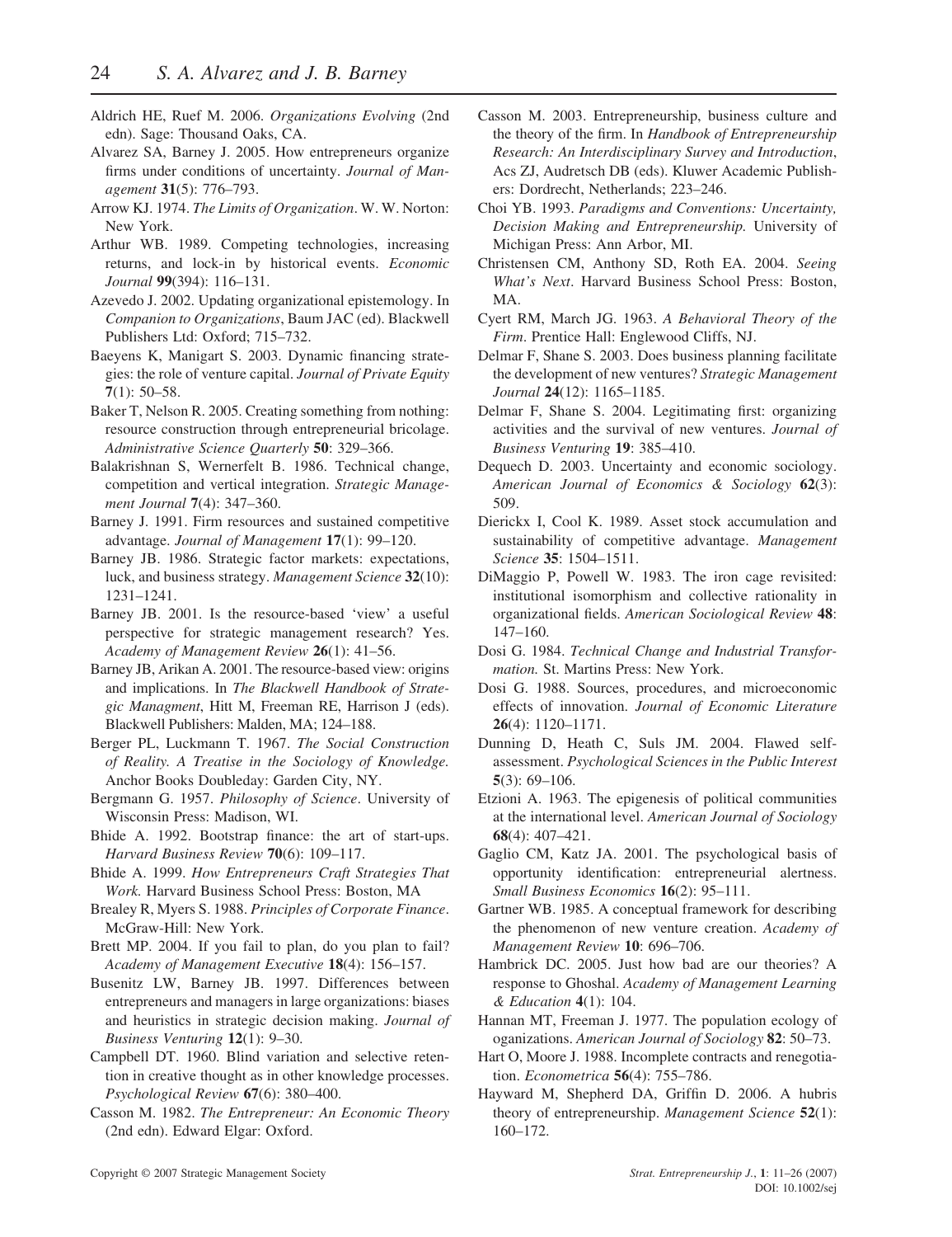- Herzberg F. 1976. *The Managerial Choice: To be Efficient and to be Human.* Dow-Jones-Irwin: Homewood,  $\Pi$ .
- Kirzner I. 1973. *Competition and Entrepeneurship*. University of Chicago Press: Chicago, IL, and London.
- Kirzner IM. 1997. Entrepreneurial discovery and the competitive market process: an Austrian approach. *Journal of Economic Literature* **35**(1): 60–85.
- Knight FH. 1921. *Risk, Uncertainty and Profit*. Houghton Mifflin: New York.
- Kogut B. 1991. Joint ventures and the option to expand and acquire. *Management Science* **37**: 19–33.
- Kuratko DF. 1991. Demystifying the business plan process: an introductory guide. *Small Business Forum*, **Winter**(3): 33–40.
- Langlois RN, Cosgel MM. 1993. Frank Knight on risk, uncertainty, and the firm: a new interpretation. *Economic Inquiry* **31**(3): 456–465.
- Lesser A. 1935. Functionalism in social anthropology. *American Anthropologist* **37**: 386–393.
- Levinthal D. 1997. Adaptation on rugged landscapes. *Management Science* **43**(7): 934–950.
- Loasby BJ. 2002. The organizational basis of cognition and the cognitive basis of organization. In *The Economics of Choice, Change and Organization, Essays in Memory of Richard M. Cyert*, Augier M, March JG (eds). Edward Elgar: Cheltenham, UK; 147–167.
- Low MB, MacMillan IC. 1988. Entrepreneurship: past research and future challenges. *Journal of Management* **14**(2): 139–161.
- March JG. 1991. Exploration and exploitation in organizational learning. *Organization Science* **2**(1): 71– 87.
- March JG, Simon HA. 1958. *Organizations*. John Wiley: New York.
- Maslow A. 1943. A theory of human motivation. *Psychological Review* **50**: 370–396.
- McClelland D. 1961. *The Achieving Society*. Van Nostrand: Princeton, NJ.
- McKelvey B. 1999. Toward a Campbellian realist organization science. In *Variations in Organization Science: In Honor of Donald T. Campbell,* Baum J, McKewey B (eds). Sage: Thousand Oaks, CA; 383– 411.
- Milgrom P, Roberts J. 1992. *Economics, Organization & Management*. Prentice Hall: Englewood Cliffs, NJ.
- Miller KD. 2007. Risk and rationality in entrepreneurial processes. *Strategic Entrepreneurship Journal* **1**(1–2).
- Mintzberg H. 1994. *The Rise and Fall of Strategic Planning.* Free Press: Boston, MA.
- Mosakowski E. 1997. Strategy making under causal ambiguity: conceptual issues and empirical evidence. *Organization Science* **8**(4): 414–442.
- Nagal E. 1961. *The Structure of Science.* Harcourt, Brace & World.: New York.
- Nelson R, Winter S. 1982. *An Evolutionary Theory of Economic Change*. Belknap Press: Cambridge, MA.
- Osigweh CA. 1989. Concept falibility in organizational science. *Academy of Management Review* **14**(4): 579– 594.
- Parsons T. 1951. *The Social System*. Free Press: New York.
- Parsons T, Shils E. 1962. *Toward a General Theory of Action*. Harvard University Press: Cambridge, MA.
- Pfeffer J. 2005. Why do bad management theories persist? A comment on Ghoshal. *Academy of Management Learning & Education* **4**(1): 96–100.
- Porter ME. 1980. *Competitive Strategy*. Free Press: New York.
- Romanelli E. 1991. The evolution of new organizational forms. *American Review of Sociology* **17**: 79– 103.
- Sapienza HJ, Gupta AK. 1994. Impact of agency risks and task uncertainty on venture capitalist-CEO interaction. *Academy of Management Journal* **37**(6): 1618– 1632.
- Sarasvathy SD. 2001. Causation and effectuation: toward a theoretical shift from economic inevitability to entrepreneurial contingency. *Academy of Management Review* **26**(2): 243–263.
- Schoemaker PJH. 1995. Scenario planning: a tool for strategic thinking. *Sloan Management Review* **36**(2): 25–40.
- Schumpeter JA. 1934. *Theory of Economic Development:*  An Inquiry into Profits, Capital, Credit, Interest and the *Business Cycle*. Harvard University Press: Cambridge, MA.
- Schumpeter JA. 1939. *Business Cycles. A Theoretical, Historical, and Statistical Analysis of the Capitalist Process.*  McGraw-Hill: New York.
- Scott WR. 2001. *Institutions and Organizations*. (2nd edn). Sage: Thousand Oaks, CA.
- Shane S. 2000. Prior knowledge and the discovery of entrepreneurial opportunities. *Organization Science* **11**(4): 448–470.
- Shane S. 2003. *A General Theory of Entrepreneurship. The Individual-opportunity Nexus*. Edward Elgar: Northampton, MA.
- Shane S, Delmar F. 2004. Planning for the market: business planning before marketing and the continuation of organizing efforts. *Journal of Business Venturing* **19**(6): 767–785.
- Shane S, Venkataraman S. 2000. The promise of entrepreneurship as a field of research. *Academy of Management Review* **25**(1): 217.
- Shepherd DA, McMullen JS, Jennings PD. 2007. The formation of opportunity beliefs: overcoming ignorance and reducing doubt. *Strategic Entrepreneurship Journal* **1**(1–2).